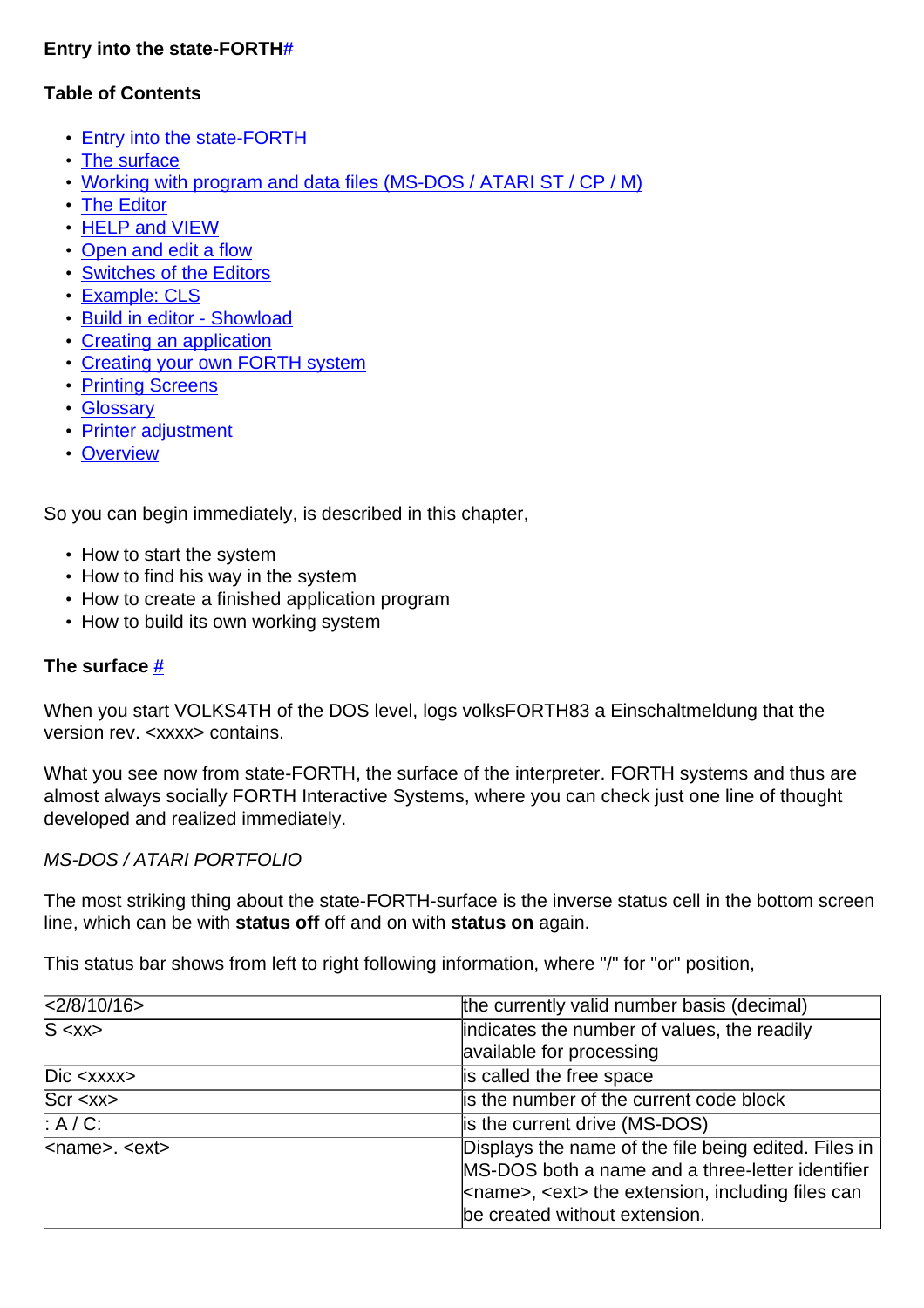| <b>FORTH FORTH FORTH</b> | displays the current search order according to the |
|--------------------------|----------------------------------------------------|
|                          | vocabulary concept. An example is the assembly     |
|                          | language commands: These are located in a          |
|                          | vocabulary called ASSEMBLER assembler              |
|                          | words and shows them the instruction set of the    |
|                          | assembler. Please pay attention to the right side  |
|                          | of the status line. where now see assembler forth  |
|                          | forth is. But since you now - still - do not want  |
|                          | to use assembly language instructions, please      |
|                          | switch with forth the search priority to go back.  |
|                          | The status line shows again the familiar forth     |
|                          | forth forth.                                       |

For orientation in the working system is the state-standards-FORTH some words are available:

| <b>Words</b> | command shows you the list of FORTH, the               |
|--------------|--------------------------------------------------------|
|              | available words. The list stops at a key press with    |
|              | the issue or comes to an ESC.                          |
| Files        | MS-DOS: shows all created in the system logical        |
|              | file variables that are associated handle numbers,     |
|              | date and time of last access and its corresponding     |
|              | physical DOS files. Such FORTH file is signed          |
|              | only by the mention of her name. The MSDOS             |
|              | files in the directory are displayed with <b>dir</b> . |
| Path         | MS-DOS to date: a full Pfadunterstützung after         |
|              | MSDOS principle, but completely independent of         |
|              | it. If no path set. so there <b>path</b> nothing.      |
| Order        | describes the search in the command lists              |
|              | (vocabulary).                                          |
| $V$ ocs      | call all these subdirectories (vocabularies).          |

### **Working with program and data files (MS-DOS / ATARI ST / CP / M[\)#](http://[fd00::119]:8080/wiki/#section-VFHandbookChapter2-WorkingWithProgramAndDataFilesMSDOSATARISTCPM)**

To write any program text (source text), you need a file that records the program texts. This file must be registered for processing.

FORTH folk goes to the system start from the first file VOLKS4TH.SYS as the current file. VOLKS4TH.SYS is the control file from which your FORTH system was built, so you declare the file. you want to edit with this command sequence:

 $((( use < name> - \text{ext}>)))$ 

As an example, the file is registered with **test.scr users test.scr**.

Would you like to use, however, a completely new file for your programs. <name> you think about a name, an ID <extension> and a reasonable size in kilobytes. Then enter:

((( makefile <name>. <ext> <Größenangabe> more )))

Then the file is created on the drive and registered to edit. A **use** is then no longer necessary.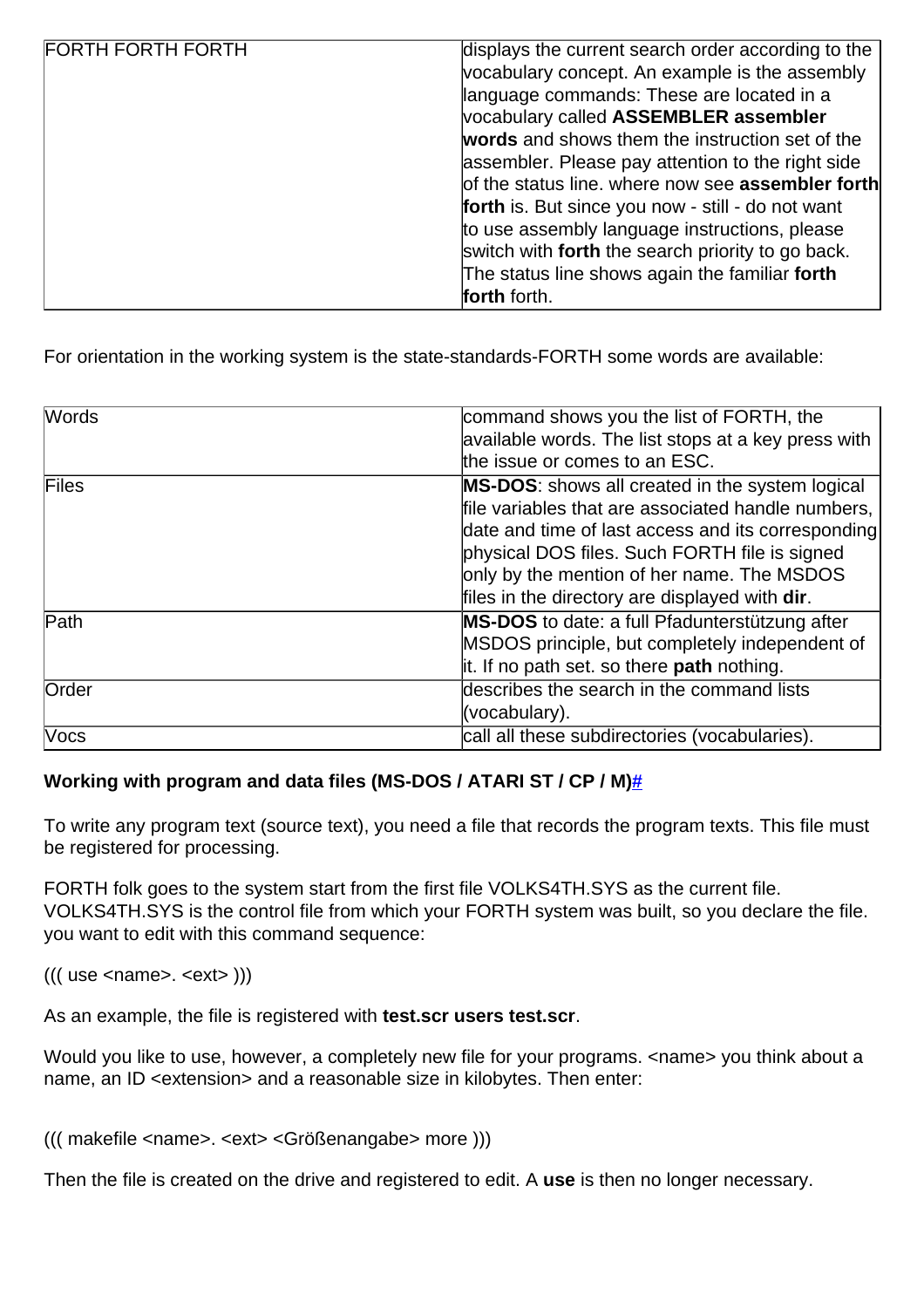### **The Editor [#](http://[fd00::119]:8080/wiki/#section-VFHandbookChapter2-TheEditor)**

#### Atari ST, MS-DOS, CP / M

To edit text blocks contain mostly older Porth systems editors, who deserves the name more than a tent when you add the bits individually, with hole punch and tape reader was required to notify the hardware. In contrast, offered an editor with which you can edit each a whole cell, certainly some comfort. Since, however, with such a line editor today make more than a state and certainly can not compete with other languages, you can work in the people-FORTH course with a comfortable fullscreen editor.

In this editor you can edit two files simultaneously:

A foreground file, and the current **isfile** Hintergrundfile **fromfile**. Therefore, the editor two file names are displayed. The word **use** logs to a file automatically as well as a **isfile fromfile**, so that shift and copy operations relate only to this one file.

In the Editor Always a FORTH-screen - that is 1024 bytes - In the normal distribution in 16 cells, each with 64 columns is presented.

There is a character and a cell memory. This allows characters or cells within a screen or copy, move, or even between two screens. This will prevent accidentally lost text, can not run in the functions where this character to the bottom or side, are inserted from the screen.

#### **HELP and VIEW [#](http://[fd00::119]:8080/wiki/#section-VFHandbookChapter2-HELPAndVIEW)**

The editor supports the 'Shadow-concept'. For each text screen, there is a comment screen. This increases the readability of FORTH programs much faster, you know, is good FORTH-style selfdocumenting! At the touch of a button CRTL-F9 the editor to comment screen available. Thus, comments 'are identical' made to the source texts. Shadow This concept is also used at the word **help** that prints to a word an explanatory text. This word is so used:

```
(((\text{help} < \text{name}))
```
HELP only shows correctly on the statement, if such a text is to screen a shadow exists.

Often, one might also see the definition of a word, for example Stack read the comment or the exact way of working. There are command

 $((($  view <name> $))))$ 

Thus the screen - and of course the file is called - has been defined on the <name>. This procedure replaces (almost) a decompiler, because of course it is much more convenient and you, too, all source texts of the system are available.

Surf to please **view u?** A look at the word that you output the contents of a variable. Use

 $((($  fix <name> $)))$ 

(Fix - engl. = Error), so also the editor is enabled, so you can immediately make specific changes in the source text. In the editor you are first prompted for a command "Enter your ID:", the answer simply by pressing the button <cr>.

Now you are editing in the editor with which you, the source blocks. The cursor is placed after the found word **u?** . Now you can scroll with PgUp or PgDn to return with <ESC> screens or from the editor to FORTH.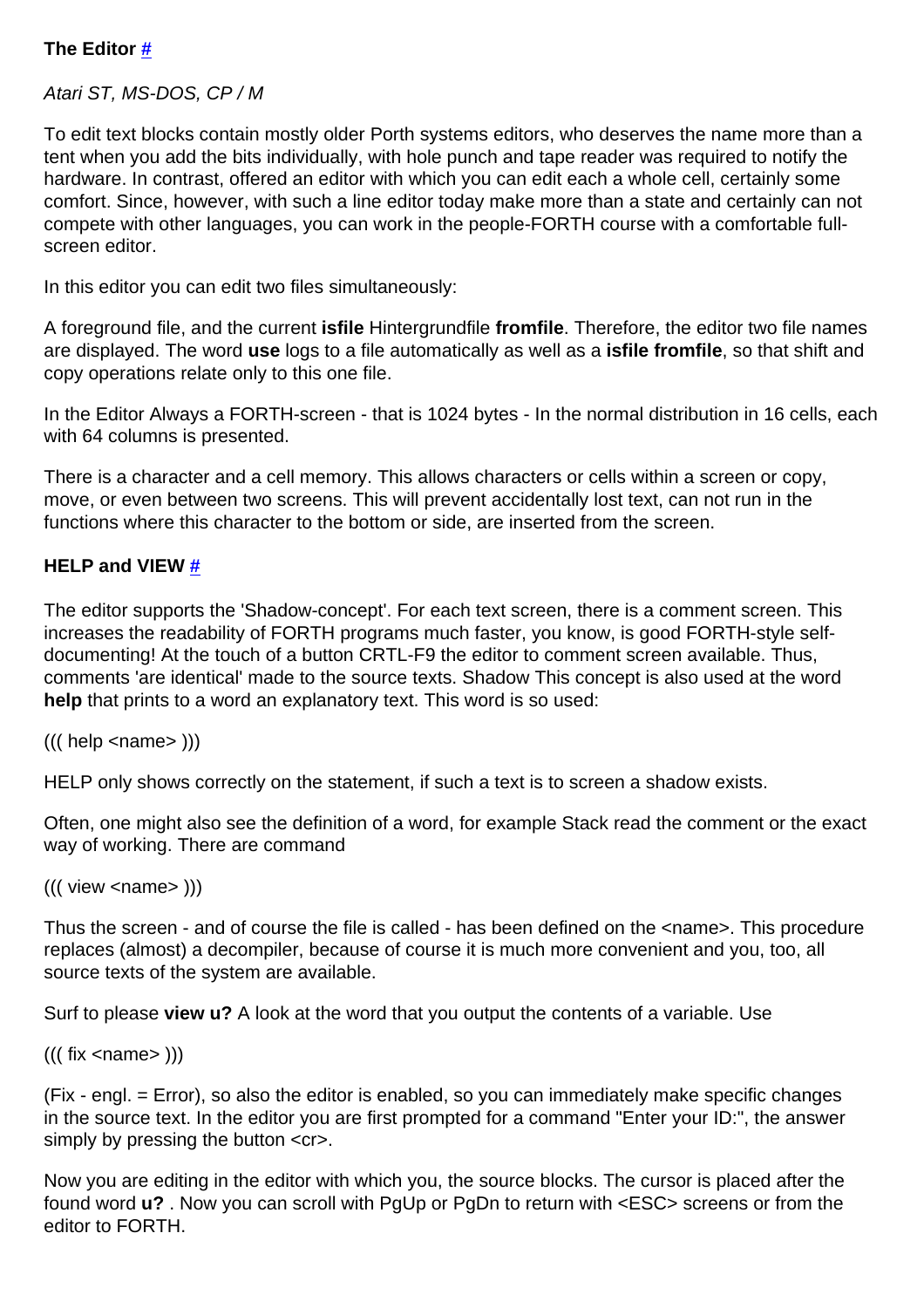Of course, for **view**, **fix help** and the corresponding files on the drives 'at hand', otherwise an error message. The VIEW function is also available within the editor, you can then request the keystroke CTRL-F on the right of the cursor word. This is especially useful if you want to take a definition from another file or not sure how the word is a stack comment.

## **Open and edit a flow [#](http://[fd00::119]:8080/wiki/#section-VFHandbookChapter2-OpenAndEditAFlow)**

Finally to create and modify source texts for programs - a beautiful definition of editing. You have a file **test.scr** determined as described above with

((( makefile test.scr 6 more )))

created. You have a file called **TEST.SCR** with a length of six blocks (6144 bytes = 6KB), consisting of the screens 0-5, of which the numbers 0-2 for source text, the other destined for comments.

In order to reach the editor, there are three possibilities:  $((\langle\text{screen}\# \rangle \text{ edit}))$  or  $((\langle\text{sort}\# \rangle \text{ !}))$ 

calls on the screen with the number <scr#>. If you have already edited. calls

 $((y))$  recently edited the screen again. This is the last edited or, and this is very helpful, the one that caused an abort when compiling. folk FORTH breaks - like most modern systems - a program error during the compile and marked from the spot where the error occurred. Then you need only enter **v**. The faulty screen is loaded into the editor and the cursor is placed after the word that caused the demolition of the build process.

As an example of a block be edited:

((( 1 edit ))) You will be asked to enter the three-letter abbreviation. The shortcut is then entered in the top right of the screen and gives the "programmer's id again. If you want to type anything, you just press <cr>. To use these blocks, there are some agreements, of which I will mention two:

- 1. # 0, the block number is never! for program texts used there are usually found explanations and instructions on the program and author.
- 2. In the cell 0 of a block is always entered a comment that starts with \ (skip line). This backslash ensures that the following line is ignored as a comment. In this cell 0 to write there the names of words that are defined in the block.

### **Switches of the Editors [#](http://[fd00::119]:8080/wiki/#section-VFHandbookChapter2-SwitchesOfTheEditors)**

### MS-DOS

When editing, the following functions:

|               | Key                        |  |
|---------------|----------------------------|--|
| F1            | gives assistance to the    |  |
|               | Editor                     |  |
| <b>ESC</b>    | leaves the editor with the |  |
|               | immediate saving the       |  |
|               | changes.                   |  |
| <b>CTRL-U</b> | (undo) makes all           |  |
|               | changes, which have not    |  |
|               | yet written back to disk.  |  |
| <b>CTRL-E</b> | leaves the editor without  |  |
|               | an immediate saving.       |  |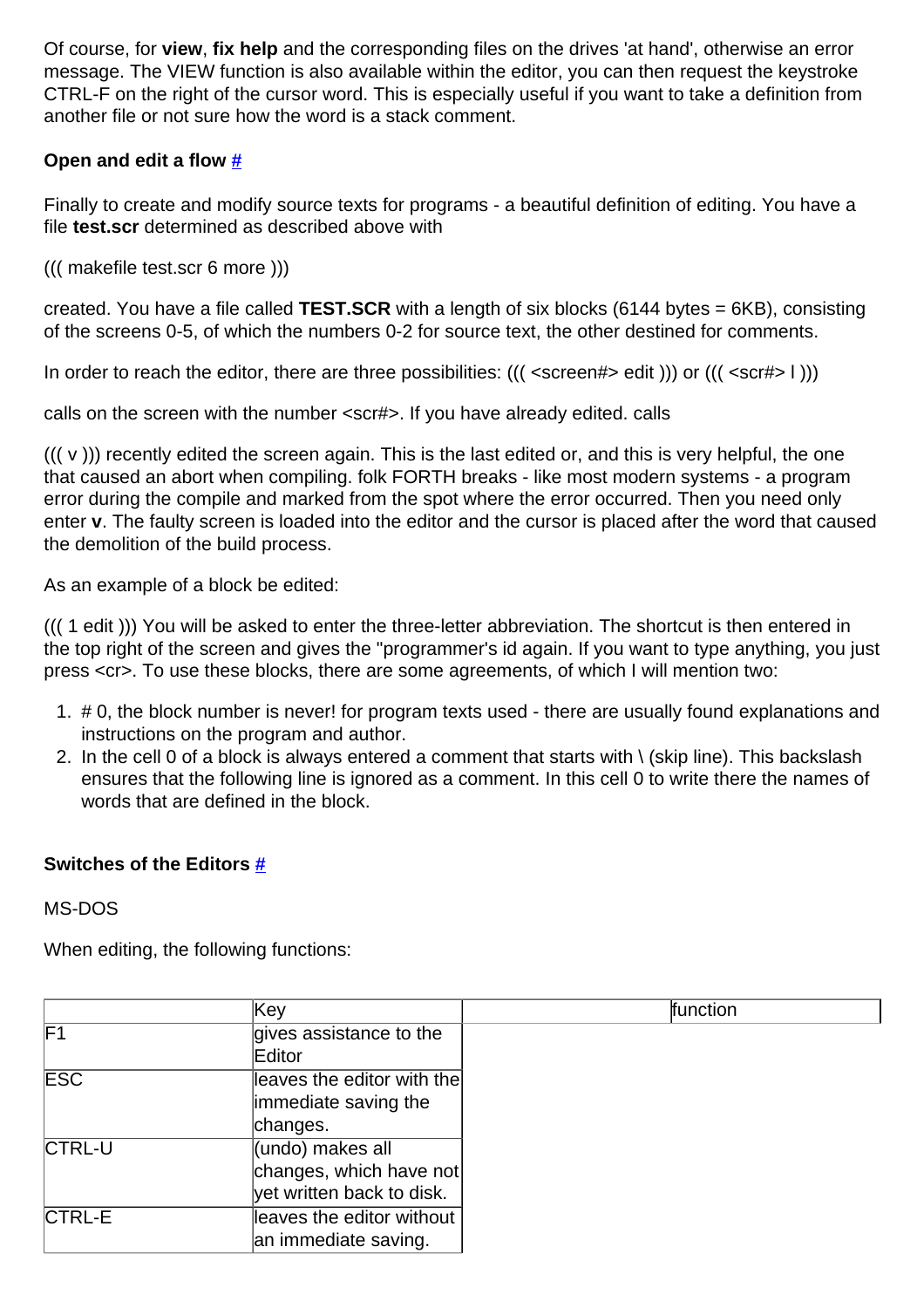| <b>CTRL-F</b>    | (fix) is looking for the<br>word to the right of the |
|------------------|------------------------------------------------------|
|                  | cursor without leaving<br>the editor.                |
| <b>CTLR-L</b>    | (showioad) loads the                                 |
|                  | screen from the cursor                               |
|                  | position.                                            |
| <b>CTRL-N</b>    | inserts at cursor position                           |
|                  | a new cell.                                          |
| CTRL-PgDn        | splits within a cell that                            |
|                  | lline.                                               |
| <b>CTRL-S</b>    | (Scr # list) from the                                |
|                  | number of screens being                              |
|                  | edited on the stack: eg                              |
|                  | for a load or following                              |
|                  | plist.                                               |
| <b>CTRL-Y</b>    | deletes the cell at cursor                           |
|                  | position                                             |
| <b>CTRL-PgUp</b> | fits within a cell, the                              |
|                  | lower right part of the                              |
|                  | cell to the top line a                               |
|                  | (join).                                              |
| <b>TAB</b>       | moves the cursor in front                            |
|                  | of a large tab.                                      |
| <b>SHIFT-TAB</b> | moves the cursor back a                              |
|                  | llittle tab.                                         |
| F2               | search and replace (/)                               |
|                  | expects a string to be                               |
|                  | searched, and a string to                            |
|                  | be inserted instead. If a                            |
|                  | match is found, can be                               |
|                  | replaced by R (replace)                              |
|                  | the search string, abort                             |
|                  | with <cr> the search or</cr>                         |
|                  | search with any other                                |
|                  | key to the next match.                               |
|                  | In this way, can the                                 |
|                  | source texts can also                                |
|                  | search for a string. As                              |
|                  | a replacement string is                              |
|                  | then entered <cr>.</cr>                              |
| F3               | bring a cell in the cell                             |
|                  | buffer and deletes it in                             |
|                  | the Screen.                                          |
| F5               | bring a copy of a cell in<br>the row buffer.         |
| F7               | inserts the cell from the                            |
|                  | cell buffer in the screen.                           |
| F4               | F3 as, only for a single                             |
|                  | character.                                           |
| F6               | F5 like, but for a single                            |
|                  | character.                                           |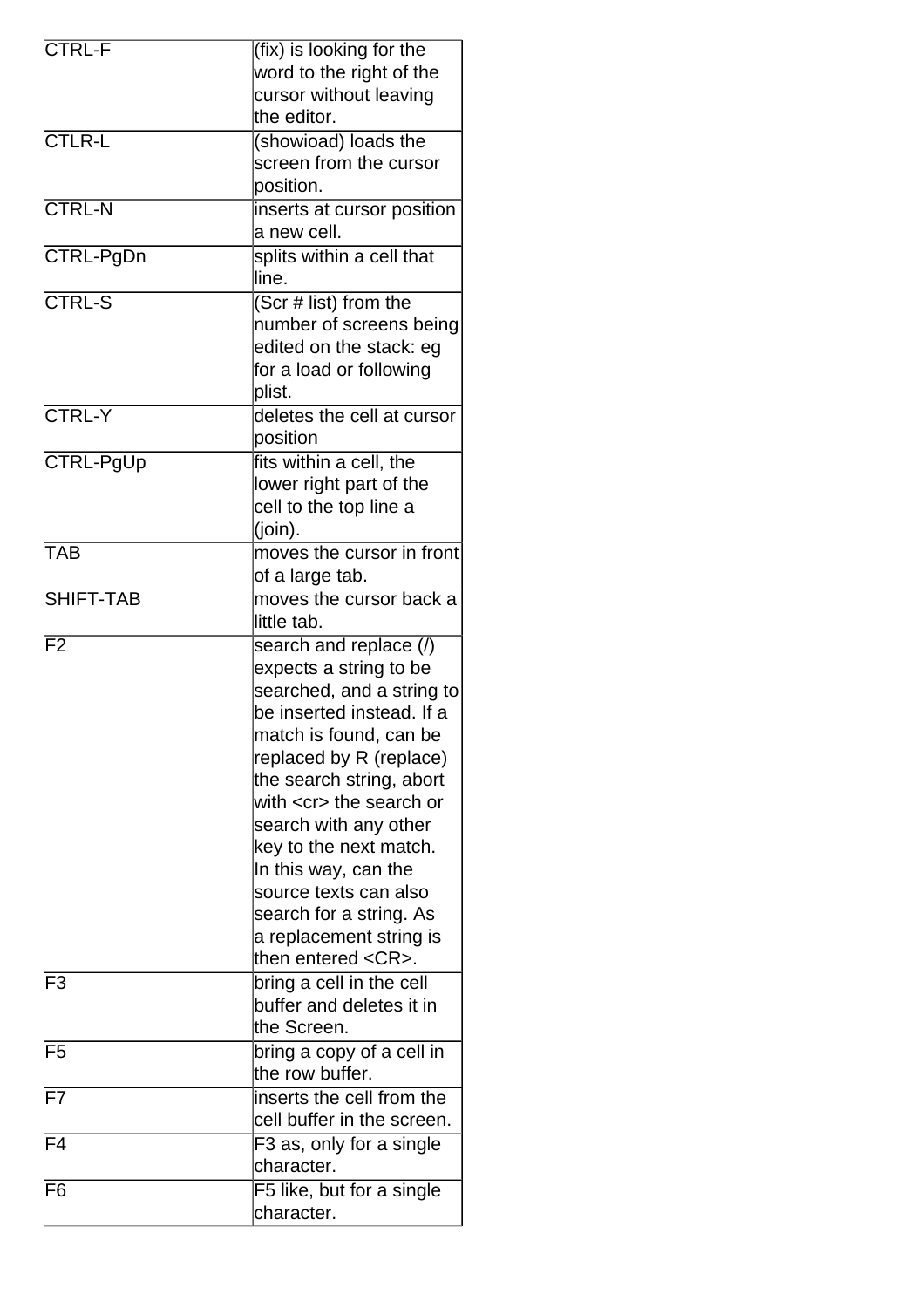| lF8                      | F7 corresponds, based      |
|--------------------------|----------------------------|
|                          | on a character.            |
| F9                       | exchanges the current      |
|                          | file (isfile) with the     |
|                          | background file            |
|                          | (fromfile). Press F9       |
|                          | again swapped again        |
|                          | referring to the old       |
|                          | state is restored. This    |
|                          | function is useful when    |
|                          | you edit a file that can   |
|                          | be in between but with     |
|                          | CRTL-F to display a        |
|                          | word. It turns F9 (=       |
|                          | fswap) restore the old     |
|                          | file distribution, which   |
|                          | has been amended by        |
|                          | the fix.                   |
| SHIFT-F9                 | switches to the comment    |
|                          | text (shadow screens)      |
|                          | and at the next press      |
|                          | back.                      |
| $\overline{\text{F}}$ 10 | puts the current screen    |
|                          | briefly aside to him to    |
|                          | work on with a press of    |
|                          | F9 again. If you refuse    |
|                          | the copy features a        |
|                          | state-FORTH copy           |
|                          | or <b>convey</b> with the  |
|                          | message <i>TARGET</i>      |
|                          | <b>BLOCK NOT</b>           |
|                          | <b>EMPTYbecause isfile</b> |
|                          | and fromfile are           |
|                          | different, F10 turn        |
|                          | causes confusion.          |

Another note to the editor:

The editor supports only the copying of cells. You can copy this kind screens, but sometimes necessary when inserting screens in the middle of a file is a bit cumbersome. To copy the entire screen within a file or a file to another are the words used in folk FORTH **COPY** and **CONVEY**,

# **Example: CLS [#](http://[fd00::119]:8080/wiki/#section-VFHandbookChapter2-ExampleCLS)**

For your first program you now please take the following text in a screen 1:

 $((( \ CLS \text{ class the screen} : CIs (-) \text{ full page}, )))$ 

Now press SHIFT-F9 and enter a comment in this screen, the Declaration on **CLS** in the same cell, such as the definition of the source text, eg:

# $((( \vee$ <sub>CLS</sub>

CLS clears the screen by the words full (screen window to full size) and PAGE (figure- Clear screen window) recourse. )))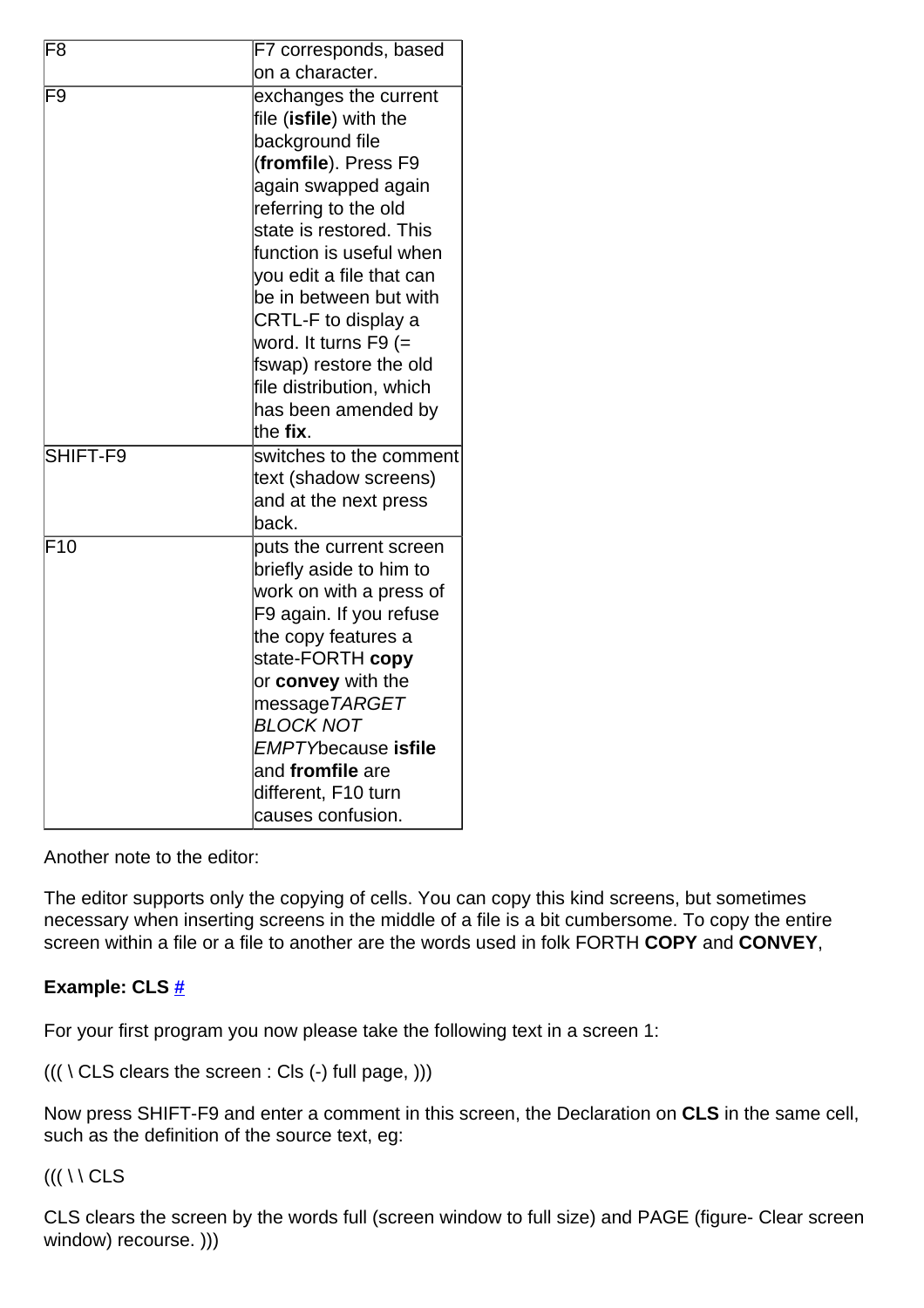A SHIFT-F9 again to take you back to the source text (source code back). To get this explanatory text appear after compiling with **help cls**.

If you scribbled a block, scroll with PgUp or PgDn back before the next block. Are you satisfied with your program, press ESC, and then the screen changed immediately saved.

Then you'll notice something: The screen no longer works correctly, it will remain above lines, not the scroll,

That's right, so the last used source text does not scroll away to the top. In order not to lose another two rows of the screen has the window in which you are working, no frame. How to work with frames and windows, is shown in the editor, which is available as all other system components in the source text.

In order to rapidly liberate the future from the unfortunate situation with the reduced screen size, use your first self-written program **cls**. After all, the entry of **full** you again the entire screen available, whereas **page** deletes only the current window.

In compiling volks4TH - as in most FORTH systems - is performed on <scr#> load: (((A load )))

compile your word **CLS** with unimaginable for 'C' or Pascal programmers speed into FORTH. In order for your mini-program is now ready for execution. At the same time you get the message that a word called **CLS** already exists: CLS exists. This only has the consequence that, after a redefinition of the old word of the same name can not be accessed. reported a possibility of this same name with an already existing word, would be to use a vocabulary.

Enter once **words** one, then you will notice that your new word in the dictionary is **CLS** top (press the <ESC> tests to stop the issuance of **words** or any other key to stop it),

To verify the results of your test first programming, type now:

 $(( ( \text{cls })))$ 

And lo and behold, the entire screen is dark. It would be nice if your program would end its work with a message. To change this, please take away the old word once **CLS**:

((( forget cls )))

Please check with **words** whether **CLS** was really forgotten. Then call again on the editor with **v**. Now use the word for the beginning of a string **."**, the word for your end **"** and the word for a line feed **cr**. Your screen will look like this one:

 $((\langle \angle CLS \rangle \text{ class})$  creen with a message : CLS (-) full page. 'Screen properly cleared! " cr; )))

After **."** must be a space. FORTH by default because the space used as a separator between individual words, so this does not count with spaces to the string (string). Then you leave the editor and compile your program, such as start and had it. The change is proving to be successful, and you learned how easy it is in FORTH writing, testing and modifying parts of the program.

A great help for both the programmer and for the future users is information about what is being charged and what has been already compiled. Add

((( cr. (function) installed )))

one has to be returned during the loading of these declarations. The word **.(** introduces a comment in the interpreter, the closing bracket ends **) cr** him and of course for the new line, the carriage return, responsible.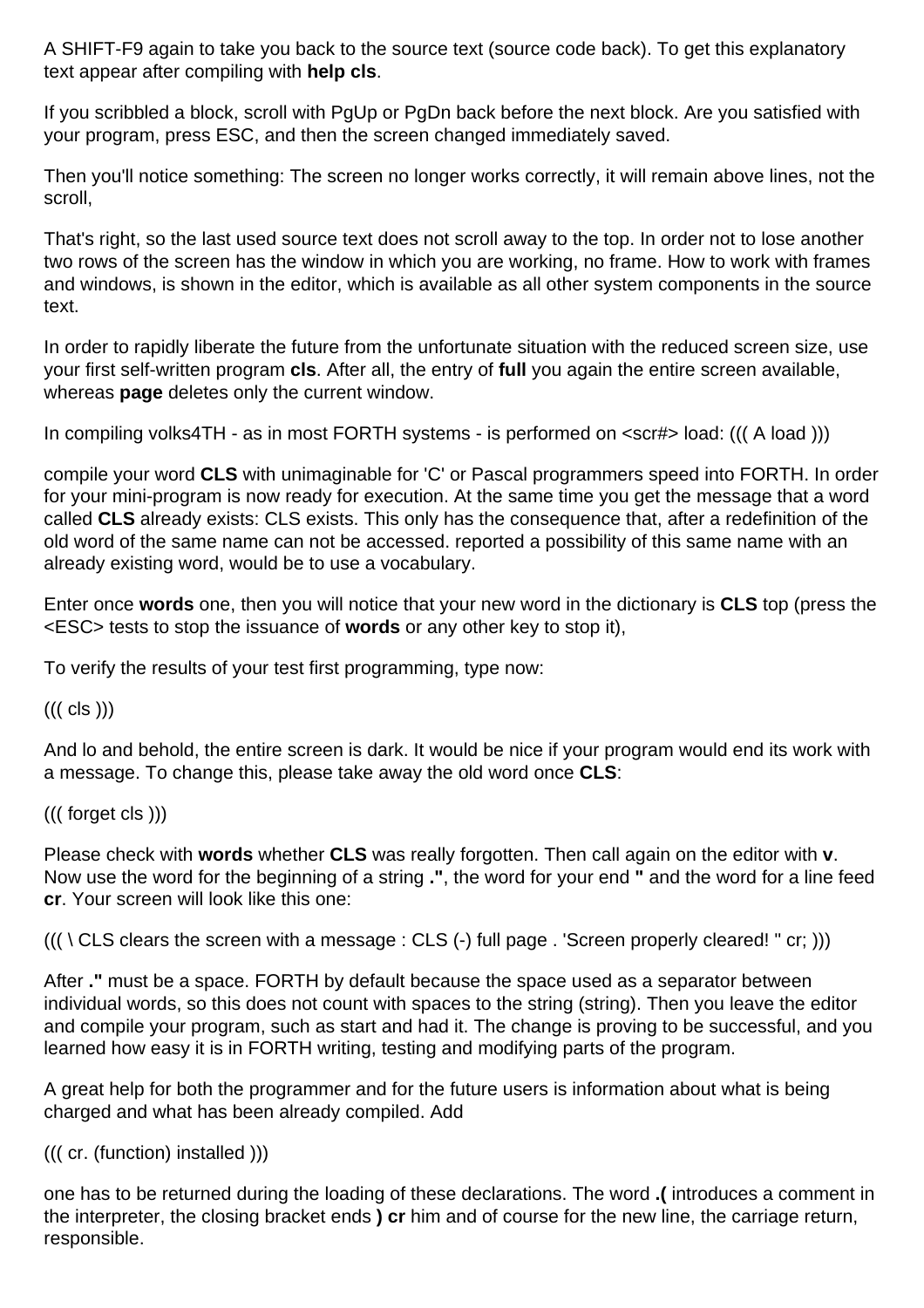### **Build in editor - Showload [#](http://[fd00::119]:8080/wiki/#section-VFHandbookChapter2-BuildInEditorShowload)**

A special feature of state-FORTH, is that even in the editor functions of the interpreter / compiler is available. This interpretation and compilation in the editor called Showload.

| <b>CTRL-F</b> | $f(x)$ is looking for and displays the word to the |
|---------------|----------------------------------------------------|
|               | right of the cursor without leaving the editor.    |
| <b>CTRL-L</b> | (showload) loads the screen from the cursor        |
|               | position.                                          |

To see. what makes this Showload function, please enter now following screen:

 $((\langle \setminus A \text{ test for the should } : \text{Inc} + 1, : \text{Dec } 1 - \rangle)$ 

15 inc. 15 dec inc. 15 15 + 2 spaces. )))

This screen will now be compiled and interpreted in the editor!

In addition, please put the cursor by pressing Ctrl-Home in the first line on the sign (pre)  $\langle$  (pre) (skip line). Now press CTRL-L to load the screen. nationally compiled FORTH now up to the line that begins with (pre) \ \ (pre) (skip screen). The words and **inc dec** the system are now known and can be used. Next, move the cursor after the (pre)  $\wedge \wedge$  (pre) and press CTRL-L to further interpret the editor. Now you see the issues at the appropriate point appear in the editor. Here, the content of the screen intact, of course - you leave the editor with ESC and check the contents of the screens with **<scr#> list** on and you see only the instructions, but no more spending on.

A typical application of this would be **showload** recompiling a word for a small change in the interactive or adding words. you just need.

### **Creating an application [#](http://[fd00::119]:8080/wiki/#section-VFHandbookChapter2-CreatingAnApplication)**

MS-DOS / ATARI ST / CP / M / ATARI 8Bit

You want to save your 'program' is now a standalone application. To do this, first expand it a little bit. Add now the following definition in a new cell added:

((( : Runalone cls bye; )))

**RUNALONE CLS** First executes and returns to the operating system. Now, compile again. You run **RUNALONE** but not, or you would leave FORTH yes (**bye**).

The problem is rather to save the system so that it immediately after loading **RUNALONE** running and nothing else. volksFORTH833 is prepared in two places for such purposes. In the words and are **COLD RESTART** two 'deferred words' named **'COLD 'RESTART** or who do not normally, but the user can be changed later.

Use here **'COLD** to also have to stop the startup message. This means including a

```
((( 'Is runalone' cold )))
```
and save the whole thing with **savesystem cls.com** back to disc. You have created your first application you can call from the operating system level with **CLS**!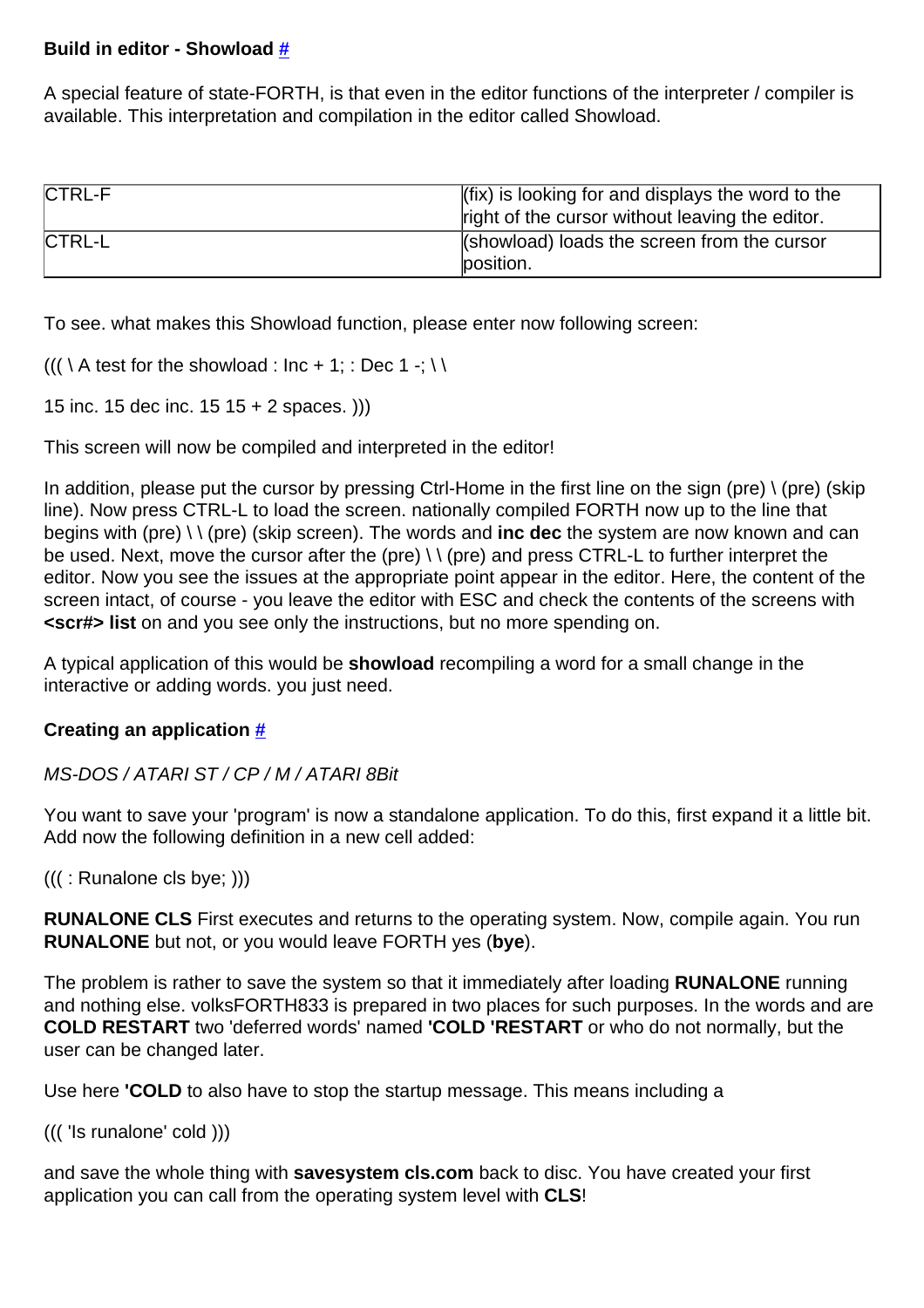A little disappointing but it is already. The supposedly compact FORTH About 20KByte needed. To execute such a ridiculous function? There is something wrong yet. Of course, yes there a number of system components with were saved from Fileinterface the assembler, the editor, etc., for our program is not needed at all.

To solve this and similar problems, there are the file KERNEL.COM. This program contains only the kernel and the Fileinterface, and reflects the shared library (runtime library) of other languages. **MS-DOS**: So you shop KERNEL.COM and compile your application with **include multi.vid include test.scr**

The previous load **MULTI.VID** is necessary because FORTH systems rarely have left; **MULTI.VID** is not loaded before, then the FORTH system **full** the word is unknown. Then as usual in **'COLD RUNALONE** about the system and save back to disk. From the MS-DOS can level off this program generation with ((( kernel include multit.vid include test.scr )))

Perform both of these cells ((( 'Is runalone' cold savesystem dark.com )))

the final instructions on your screen are. Thus the FORTH interpreter is instructed to save the completed application **DARK.COM** to disc.

You now have available a relatively compact version. Of course, this could also have reduced significantly, but you would need a compiler target, which you could assemble only the most required system components selectively from the source text. The described method can also build larger programs and as stand-alone applications save.

## **Creating your own FORTH system [#](http://[fd00::119]:8080/wiki/#section-VFHandbookChapter2-CreatingYourOwnFORTHSystem)**

MS-DOS / CP / M

This file VOLKS4TH.COM is intended as a working version.

If it contains all the important system components such as editor, printer interface, tools, Decompiler, Tracer, etc. you do not like the compilation, you can always put together a system tailored to your specific needs.

Key to the Loadscreen of the file is **VOLKS4TH.SYS**. You can then parts of the system, you do not need wegkommentieren with the backslash (pre) \ (/ pre) or delete the corresponding cells completely. You may, of course, the Loadscreen add your own files. Conforms to Loadscreen your wishes, save him back with <ESC>, and leave the system with **BYE**. Now load the file **KERNEL.COM**. Then type, ((( include volks4TH.sys )))

Once the system finished compiling. writes the statement ((( savesystem volks4th.com )))

of load screens, a new version of this disc is overwritten volks4TH.com on your old file (backup copy!), so you get the next load volks4TH.com your own system.

Of course you can 'save your' system under a different name. You can also change system settings. Our working version works - default - now in the decimal number system. Of course you can change with **hex** to hexadecimal, and we think this is much more useful because testify at all memory addresses in the decimal little something (or do you know if memory parts is not in the screen memory or 978 584?). Would you immediately after the shop to work in hexadecimal, you can save with this **SAVESYSTEM** by typing the command FORTH cell **savesystem volks4TH.com**.

In addition, we recommend to all figures on nine urgent use of the so-called prefixes,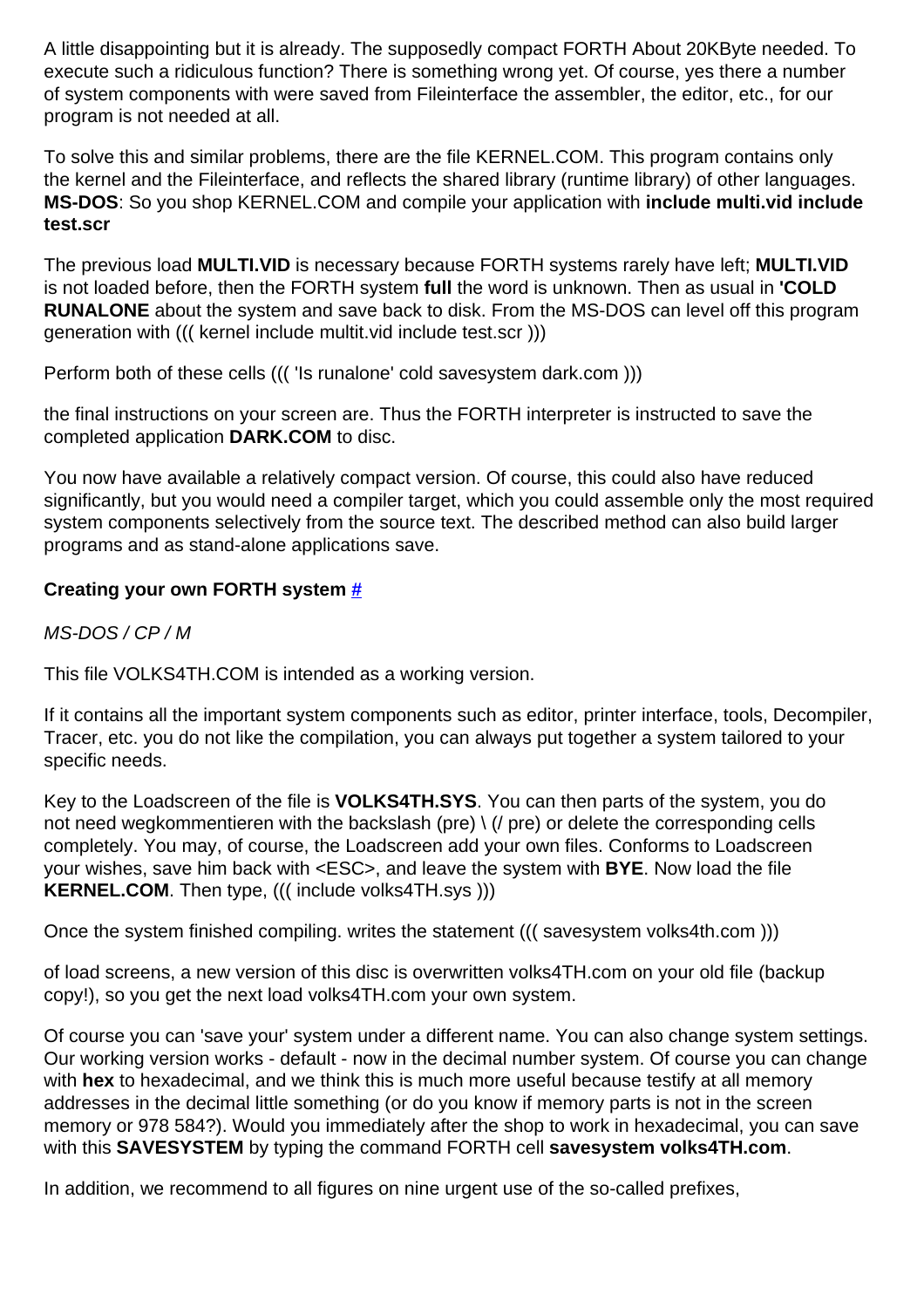|               | Prefix              | Number System |
|---------------|---------------------|---------------|
| $ \$\$        | For hexadecimal,    |               |
| 8             | For decimal and     |               |
| $\frac{9}{6}$ | For binary numbers. |               |

It is reported so that any files are not compiled - or even worse, wrong - because you're just another number in the system. Moreover, it is possible to combine hexadecimal and decimal numbers as desired. Depending on what makes more sense now. In the source texts, see enough examples of this.

Particularly fast and comfortable state-FORTH operates, of course, if all parts of the system are stored on a hard drive. You should ensure that it establishes its own directory and set **PATH** and **DIR** accordingly.

Also working with a RAM disk is possible in principle, but not highly recommended. FORTH is very machine-and system crashes, therefore, before the start not completely ruled out.

The printing of the source texts of the system is certainly useful to see examples of how to deal with voiksFORTH83. Shall place e.g. the screen editor and command-editor complete applications is available in the source text.

Flies in which individuals are on your disks and whether they contain this screen is, **README.DOC** in the file. First you need to Merge the printer interface, if it is not already there. Responding to the input of your volksFORTH83 **PRINTER ?**, with a printer so the interface is not available.

# **Printing Screens [#](http://[fd00::119]:8080/wiki/#section-VFHandbookChapter2-PrintingScreens)**

# MS-DOS / ATARI ST / CP / M

Should be present in your system no printer interface, so you download it from the command line with-FORTH

((( include <printername> prn. )))

after. If your printer does not appear in the list. you use instead **graphic.prn** or **epson.prn**. Most printers can work as an IBM Graphic Printer or EPSON FX / LX printer.

The Printer Interface few words about the issue of a formatted listings are included. **PTHRU** Prints a range of screens, each with 6 screens in on a DIN A4 page compressed document. Similarly, the word **DOCUMENT** works, but is this a code word next screen, the corresponding Shadow Screen printed. **LISTING** Print an entire file in such a way to get such a concise listing of a file with detailed comments.

### **Glossary [#](http://[fd00::119]:8080/wiki/#section-VFHandbookChapter2-Glossary)**

|          | Word   |                                          | stack comment | Description |
|----------|--------|------------------------------------------|---------------|-------------|
| Pthru    | (up -) | always prints                            |               |             |
|          |        | the specified                            |               |             |
|          |        | blocks to six on                         |               |             |
|          |        | a page.                                  |               |             |
| Document |        | (from working to <b>pthru</b> as prints, |               |             |
|          |        | but three blocks                         |               |             |
|          |        | and three                                |               |             |
|          |        | comment blocks                           |               |             |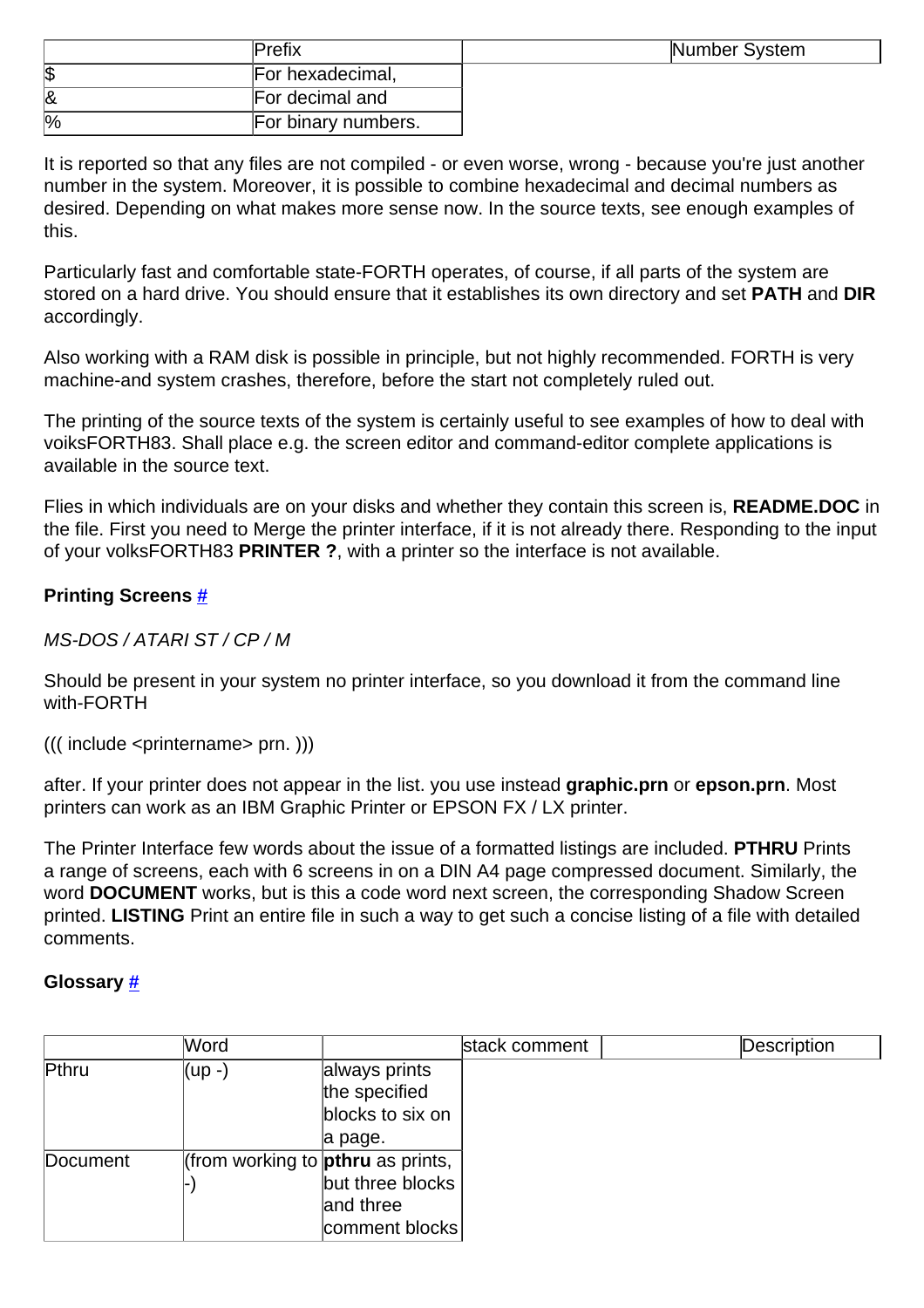|         |                    | of code on a<br>page                                                                                                                          |
|---------|--------------------|-----------------------------------------------------------------------------------------------------------------------------------------------|
| Listing | $(\textnormal{-})$ | created a listing<br>of the entire file<br>by three code<br>blocks, and<br>three comment<br>blocks are<br>printed on one<br>page              |
| Plist   | $(scr # -)$        | print out a block<br>on the specified<br>printer                                                                                              |
| Scr     | $(-$ addr $)$      | lis a variable<br>that contains<br>the number of<br>screens being<br>edited. Compare<br>(pre) $r \#$ , list,<br>(error (/ pre)                |
| R#      | (- addr)           | lis a variable<br>that contains<br>the distance of<br>the label being<br>ledited from the<br>beginning of the<br>currently edited<br>screens. |

### **Printer adjustment [#](http://[fd00::119]:8080/wiki/#section-VFHandbookChapter2-PrinterAdjustment)**

The printers work adapting the system in the case VOLKS4TH.SYS by the line (((include <printer> prn. )))

made. In this adaptation are - in addition to the pure output routines - contain a number of useful words, with which the printer controller can be made very comfortable.

In the working system, the printer interface is included. Need to make changes, you can change with the editor of the Loadscreen VOLKS4TH.SYS and compose a new work system with: ((( kernel include volks4TH.sys )))

Of course you can also use the Loadscreen in its current form and the Printer Interface every time 'by hand' with ((( include <printer>. prn ))) recharge.

Unfortunately at the moment still in the people-FORTH German and error messages are mixed and the engllsche **heip** that reveals an explanatory text only if it is present.

#### **Overview [#](http://[fd00::119]:8080/wiki/#section-VFHandbookChapter2-Overview)**

The most important commands again at a glance:

| Status       | status controls the cell                  |
|--------------|-------------------------------------------|
| <b>Words</b> | displays the currently available commands |